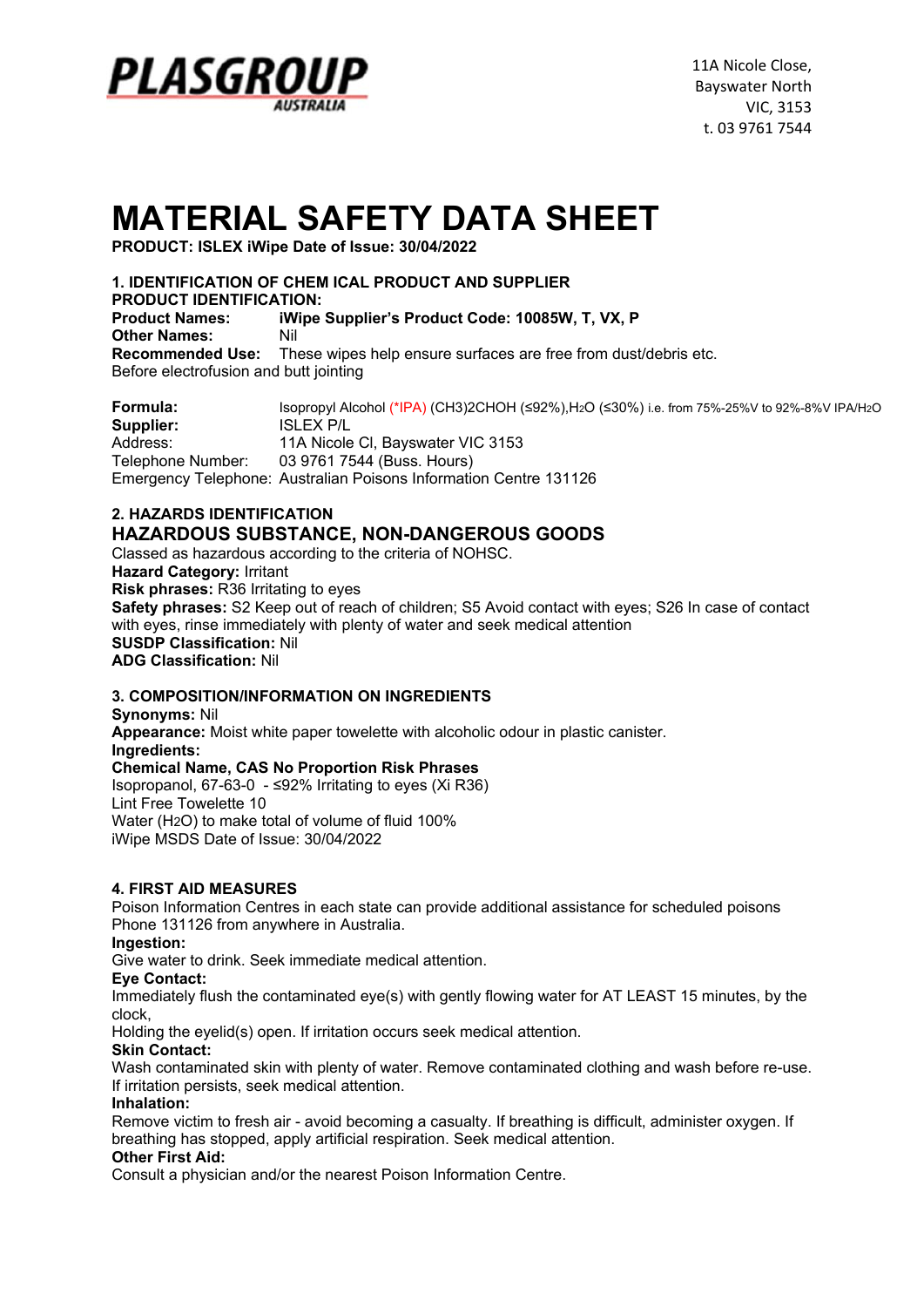

11A Nicole Close, Bayswater North VIC, 3153 t. 03 9761 7544

**Notes to physician:**  Treat symptomatically.

#### **5. FIRE FIGHTING MEASURES**

**Firefighting advice:** Keep away from heat, sparks or naked flames. Avoid all ignition sources. **Suitable Extinguishing media:** Use media appropriate to primary cause of fire.

#### **6. ACCIDENTAL RELEASE MEASURES**

**Small/Large Spills:** Eliminate all sources of ignition. Collect damaged and undamaged canisters and dispose according to Federal, State and local regulations.

#### **7. HANDLING AND STORAGE**

HANDLING Keep containers closed when not in use. STORAGE CONDITIONS Keep containers tightly closed when not in use and protected against physical damage. Store away from sources of heat or ignition.

#### **8. EXPOSURE CONTROLS / PERSONAL PROTECTION**

**Exposure Standards:** Isopropanol: TWA: 400ppm 983 mg/m3; STEL: 500ppm 1.23mg/m3 NOHSC Australia.

**Engineering Controls:** Use with adequate ventilation. Keep containers closed when not in use. **Personal Protection:** People with sensitive or damaged skins should wear rubber gloves when using.

#### **9. PHYSICAL & CHEMICAL PROPERTIES**

Appearance: Moist white towelette with alcoholic odour in plastic canister

| Odour:                     | Aromatic                    |
|----------------------------|-----------------------------|
| pH:                        | approx. 7 (isopropanol)     |
| Boiling point              | 86C (isopropanol)           |
| Melting point              | not applicable              |
| Vapour pressure            | not applicable              |
| Vapour density             | not applicable              |
| Specific gravity           | 0.87 (isopropanol)          |
| Flash point                | not applicable              |
| <b>Flammability Limits</b> | not applicable              |
| Solubility in water:       | material insoluble in water |
| Isopropanol innately       | soluble                     |
| iWipe MSDS Date of Issue:  | 30/04/2017                  |

# **10. STABILITY AND REACTIVITY**

Reactivity Data: STABILITY: Stable INCOMPATIBILITY: Strong oxidisers. HAZARDOUS DECOMPOSITION PRODUCTS: Carbon monoxide, Carbon dioxide. HAZARDOUS POLYMERISATION: Will not occur. Fire/Explosion Hazard: Canister may melt and contents are combustible.

# **11. TOXICOLOGICAL INFORMATION**

#### **Acute Effects: Ingestion:** Not a likely route of entry. Isopropanol may cause nausea, vomiting and gastrointestinal irritation. **Eye contact:** May cause irritation. **Skin contact:** May cause skin irritation, drying or de-fatting.